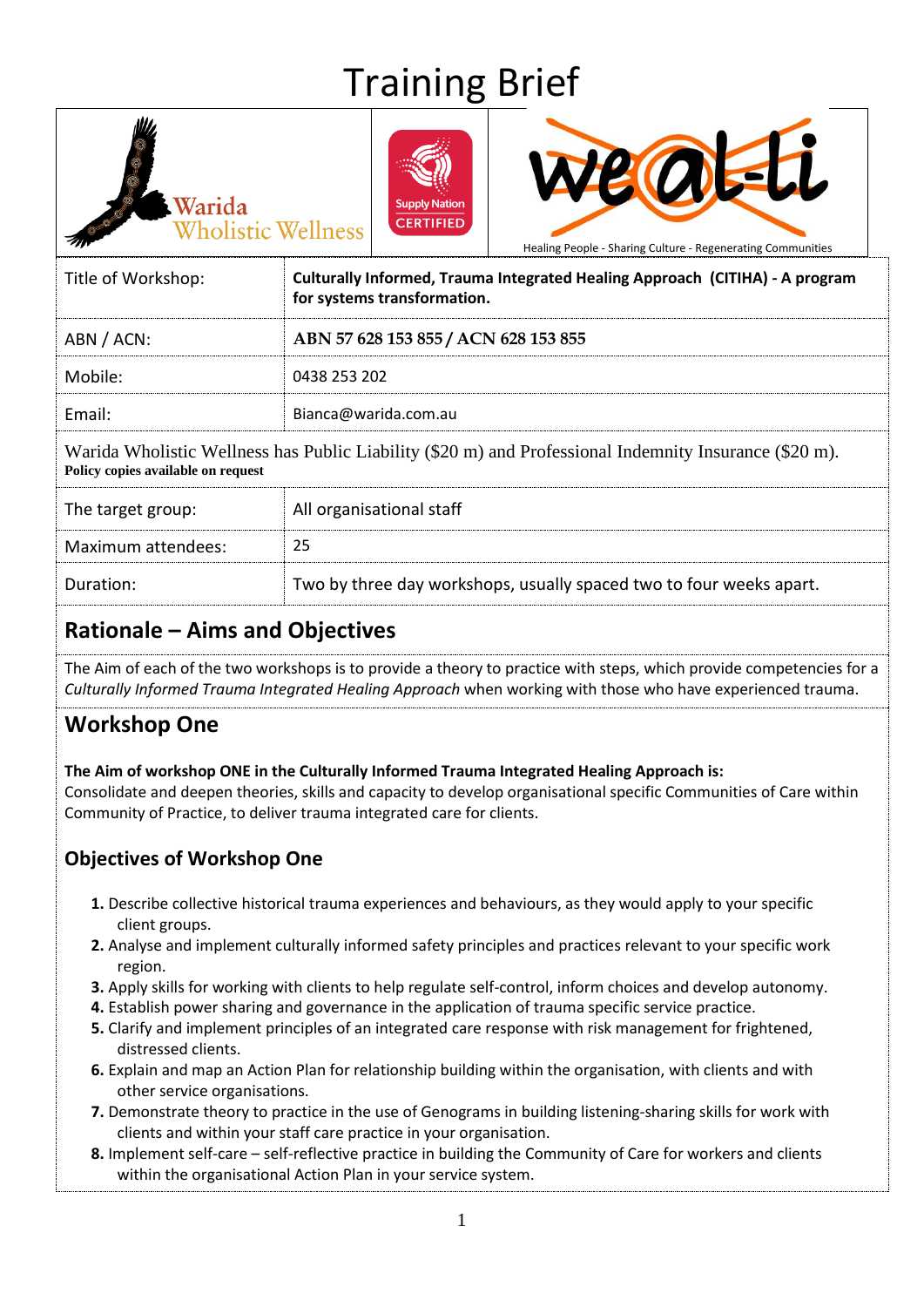# Training Brief

## **Workshop One Outline**

| Time              | . <b>.</b> .<br>Day 1                                                                                                                                                                                                                                                                                                                                                                                                                                                                                                                                                                                              | Day 2                                                                                                                                                                                                                                                                                                                                                                                                                                                                                                                                       | Day 3                                                                                                                                                                                                                                                                                                                                                                                                                                                                                                                                         |  |
|-------------------|--------------------------------------------------------------------------------------------------------------------------------------------------------------------------------------------------------------------------------------------------------------------------------------------------------------------------------------------------------------------------------------------------------------------------------------------------------------------------------------------------------------------------------------------------------------------------------------------------------------------|---------------------------------------------------------------------------------------------------------------------------------------------------------------------------------------------------------------------------------------------------------------------------------------------------------------------------------------------------------------------------------------------------------------------------------------------------------------------------------------------------------------------------------------------|-----------------------------------------------------------------------------------------------------------------------------------------------------------------------------------------------------------------------------------------------------------------------------------------------------------------------------------------------------------------------------------------------------------------------------------------------------------------------------------------------------------------------------------------------|--|
| $9.00 -$<br>10.30 | 1: Introductions - Pre evaluation. Who are our<br>ancestors? How do they influence our capacity to<br>create Communities of Care and build Communities of<br>Practice within our work environments?<br>Theme: Creating safe places and ensuring delivery of<br>safe services within a Community of Care / Communities<br>of Practice.<br>Activity: Circle discussion about ancestral inheritance -<br>feelings of power or powerlessness - what each person<br>brings to the circle - building a community of care.<br>(learning reflexivity).                                                                     | 5: Trauma-Integrated Health Services - how<br>would they support Client's control of her<br>needs and options?<br>Building healing recovery into health<br>services that are trauma specific in their<br>development and delivery. Supporting<br>clients developing sense of self and choice.<br>Including skills in staff to recognise and<br>respond to triggers and develop de-<br>escalation strategies?<br>Mindfulness to finish session.<br>Looking at self-responsibility in the recovery<br>progress.                               | 9: Tools for Relationship Building.<br><b>Larrakia Nation Historical Mapping</b><br>What they did and the outcomes.<br>Introduction to Genograms. Mapping a<br>three genogram family story - linking to<br>loss history map.<br>Knowing the self – getting to know the<br>client.<br>Activity: Making own genogram.<br>Integrate and coordinate care - (what is<br>the story), linking genogram to history<br>of place. Understanding of self in<br>history, skills in working with others.                                                   |  |
| 10.30             |                                                                                                                                                                                                                                                                                                                                                                                                                                                                                                                                                                                                                    | <b>Morning Tea</b>                                                                                                                                                                                                                                                                                                                                                                                                                                                                                                                          |                                                                                                                                                                                                                                                                                                                                                                                                                                                                                                                                               |  |
| 11.00             |                                                                                                                                                                                                                                                                                                                                                                                                                                                                                                                                                                                                                    |                                                                                                                                                                                                                                                                                                                                                                                                                                                                                                                                             |                                                                                                                                                                                                                                                                                                                                                                                                                                                                                                                                               |  |
| 11.00<br>12.30    | 2: Presentation: Trauma - theory of collective,<br>communal, historical complex, generational<br>developmental trauma impacting clients.<br>Activity: Discuss what stands out from the presentation<br>when using a trauma informed lens in understanding<br>families and communities impacted by trauma and its<br>effects i.e. trauma responses/ behaviours. Map what<br>support you feel your clients might need from you, and<br>how you might need to support yourselves in holding<br>the trauma stories.                                                                                                    | 6: Sharing Power and Governance - how<br>does a service share power and governance<br>when there is such pressure on clients who<br>are often behaviourally distressed? How do<br>we build relationships with clients and other<br>services?<br>Activity: Helping workers, and clients<br>acquire trauma specific skills for<br>themselves, sharing with others in the<br>workplace, focusing on Communities of Care<br>- how the workers can work with each other<br>to build their caring.                                                | 10: Believing healing is possible.<br>Genogram - sharing together.<br>In pairs listening to each other.<br>How does knowing the history of self<br>(beliefs); history of place; help in our<br>work with clients?<br>Is this a tool workers - clients can use in<br>self-reflection - coming to understand<br>what drives their beliefs and<br>behaviours?<br>And is this a tool to support workers, in<br>deepening their self-knowledge?                                                                                                    |  |
| 12.30<br>$-1.30$  |                                                                                                                                                                                                                                                                                                                                                                                                                                                                                                                                                                                                                    | Lunch                                                                                                                                                                                                                                                                                                                                                                                                                                                                                                                                       |                                                                                                                                                                                                                                                                                                                                                                                                                                                                                                                                               |  |
| $1.30 -$<br>3.00  | 3: Talking about being a culturally informed trauma<br>integrated healing service, thus creating an<br>environment that feels and is safe for men, women and<br>children, while developing a culturally competent -<br>workforce supported within a community of care.<br>Mapping concepts: What is important in our workplace<br>in developing a Community of Practice - Community of<br>Care.<br>Note: are they different activities?<br>Two activities to commence and finish this session:<br>- The Felt Sense - sensing understanding knowing what<br>the body is telling you; and<br>- 'I've got your back'. | 7: Integrating Care across the service<br>system (who can listen to a distress<br>frightened traumatised client in this<br>organisation!).<br>How do we work with and educate other<br>relevant services for an integrated care<br>response to the needs of men, women and<br>their children?<br>How does this Integrated Care response also<br>support workers, within a community of<br>care?<br>Activity: read and discuss Case study<br>(provided by service) and mapping of<br>integrating service care, workers skill<br>development. | 11: Self Care-Client Care-Staff Care.<br>Presentation: Client Care - Staff Care in<br>implementing communities of care in<br>the workplace, and building<br>communities of practice across relevant<br>service systems.<br>Activity: Self Care in Staff Safety.<br>Understanding Secondary Trauma.<br>Trauma in the organisation reflective of<br>staff lived experience, cultural group -<br>work colleagues, clients and<br>organisational trauma and resiliency<br>skill audits.<br>Mindful (Dadirri) relaxation -<br>Visualisation - Art. |  |
| $3.00 -$<br>3.30  | <b>Afternoon Tea</b>                                                                                                                                                                                                                                                                                                                                                                                                                                                                                                                                                                                               |                                                                                                                                                                                                                                                                                                                                                                                                                                                                                                                                             |                                                                                                                                                                                                                                                                                                                                                                                                                                                                                                                                               |  |
| $3.30 -$<br>4.30  | 4: Group Mapping: Review of the Day.<br>Discussion: What are the important points, what more<br>do we need to think about?<br>Self-care relaxation activity to Close the Day.                                                                                                                                                                                                                                                                                                                                                                                                                                      | 8: Group Mapping: Review of the Day.<br>Discussion: What are the important points,<br>what more do we need to think about and<br>do?<br>Self-care visualisation to Close the Day.                                                                                                                                                                                                                                                                                                                                                           | 12: Elders - Listening Circle - review -<br>challenging a broken system (formal<br>debriefing).<br>Becoming communities of care -<br>building communities of practice.<br>Reflection of what has been learnt, in<br>trauma and resiliency and what more<br>they need.<br>Post evaluation.<br>Closure for Day.                                                                                                                                                                                                                                 |  |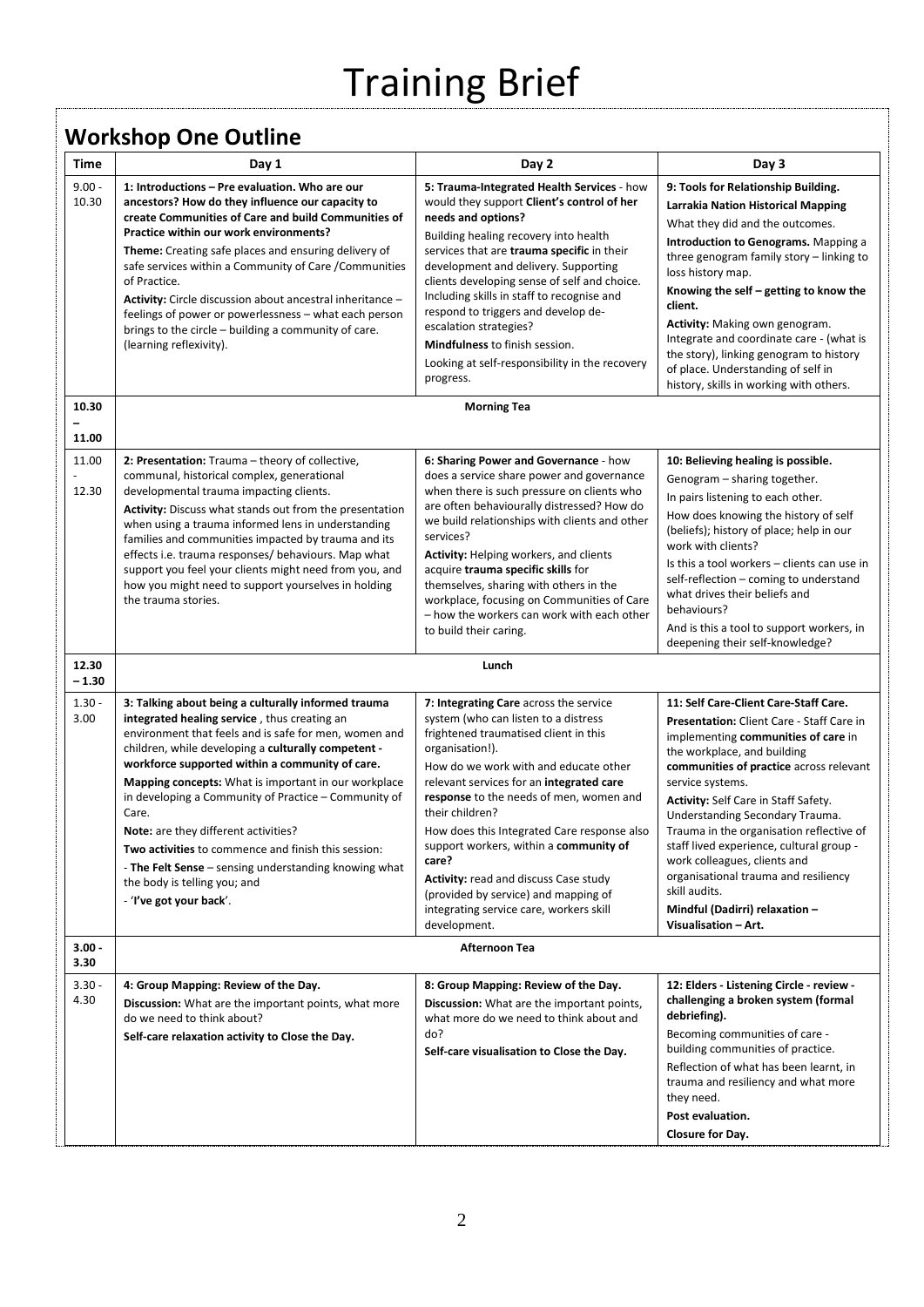### **Workshop Two**

#### **The Aim of workshop TWO in the Culturally Informed Trauma Integrated Healing Approach is:**

Deepen theories, skills and capacity to respond to men, women and children who may have complex - developmental trauma behaviours, using applied trauma specific Indigenous healing skills, while building a Community of Practice within the service system.

#### **Objectives of Workshop Two**

- **1.** Use appropriate skills, including recognising and responding to triggers and de-escalation strategies for working with men, women and children who have complex trauma backgrounds.
- **2.** Describe and apply skills attained for working with children who have developmental trauma, and hence have agitated behaviours.
- **3.** Use the values, assumptions and principles to review work in your organisation and Action Plan the movement of the Service for the next 15 years.
- **4.** Review, define and apply practical skills for working with families and communities impacted by trauma and its effects, i.e. trauma responses/behaviours, with loss, grief, mourning, and bereavement vs. victimisation issues, from an Indigenous perspective.
- **5.** Analyse and discuss ways of using genograms to give better attention to the needs of your clients.
- **6.** Describe and show capacity for deep listening as a vital tool for both clients and workers.
- **7**. Implement organisational self-care client care plans for dealing with toxic stress under Community of Care principles.
- **8.** Show Action Planning capacity in the conduct of a Community of Practice.